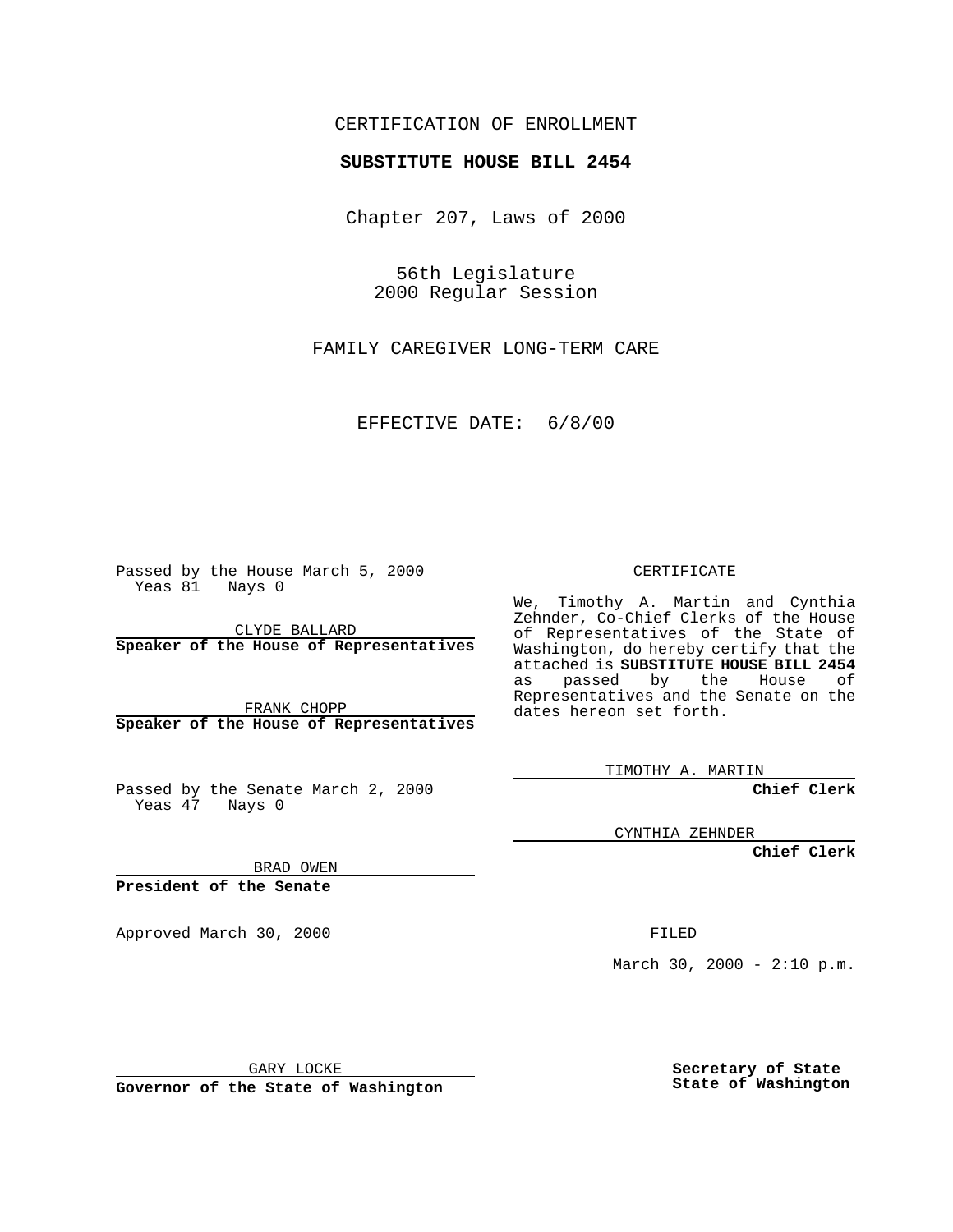## **SUBSTITUTE HOUSE BILL 2454** \_\_\_\_\_\_\_\_\_\_\_\_\_\_\_\_\_\_\_\_\_\_\_\_\_\_\_\_\_\_\_\_\_\_\_\_\_\_\_\_\_\_\_\_\_\_\_

\_\_\_\_\_\_\_\_\_\_\_\_\_\_\_\_\_\_\_\_\_\_\_\_\_\_\_\_\_\_\_\_\_\_\_\_\_\_\_\_\_\_\_\_\_\_\_

Passed Legislature - 2000 Regular Session

AS AMENDED BY THE SENATE

## **State of Washington 56th Legislature 2000 Regular Session**

**By** House Committee on Health Care (originally sponsored by Representatives Edmonds, Parlette, Cody, Kenney, Radcliff, Kagi, Edwards, Lantz, Hatfield, Ogden, Conway, Veloria, Lovick, Kessler, O'Brien, Regala, McDonald, Carlson, Tokuda, Cooper, Van Luven, Ruderman, Murray, Schual-Berke, Scott, Stensen, Keiser, Santos, Pflug, Rockefeller, Wood and McIntire)

Read first time 01/28/2000. Referred to Committee on .

1 AN ACT Relating to family caregiver long-term care information and 2 support services; amending RCW 74.41.020, 74.41.030, 74.41.050, and 3 74.41.070; and creating a new section.

4 BE IT ENACTED BY THE LEGISLATURE OF THE STATE OF WASHINGTON:

5 NEW SECTION. **Sec. 1.** This act shall be known and cited as the 6 Fred Mills act.

7 **Sec. 2.** RCW 74.41.020 and 1987 c 409 s 1 are each amended to read 8 as follows:

9 It is the intent of the legislature to provide ((for both)) a 10 comprehensive program of long-term care information and support, 11 including in-home and out-of-home respite care services ((which are 12 provided by a range of service providers)), for family and other unpaid 13 caregivers who provide the daily services required when caring for 14 adults with functional disabilities. The ((respite care)) family 15 caregiver long-term care information and support services shall: 16 (1) Provide information, relief, and support to family or other

17 unpaid caregivers of ((disabled)) adults with functional disabilities;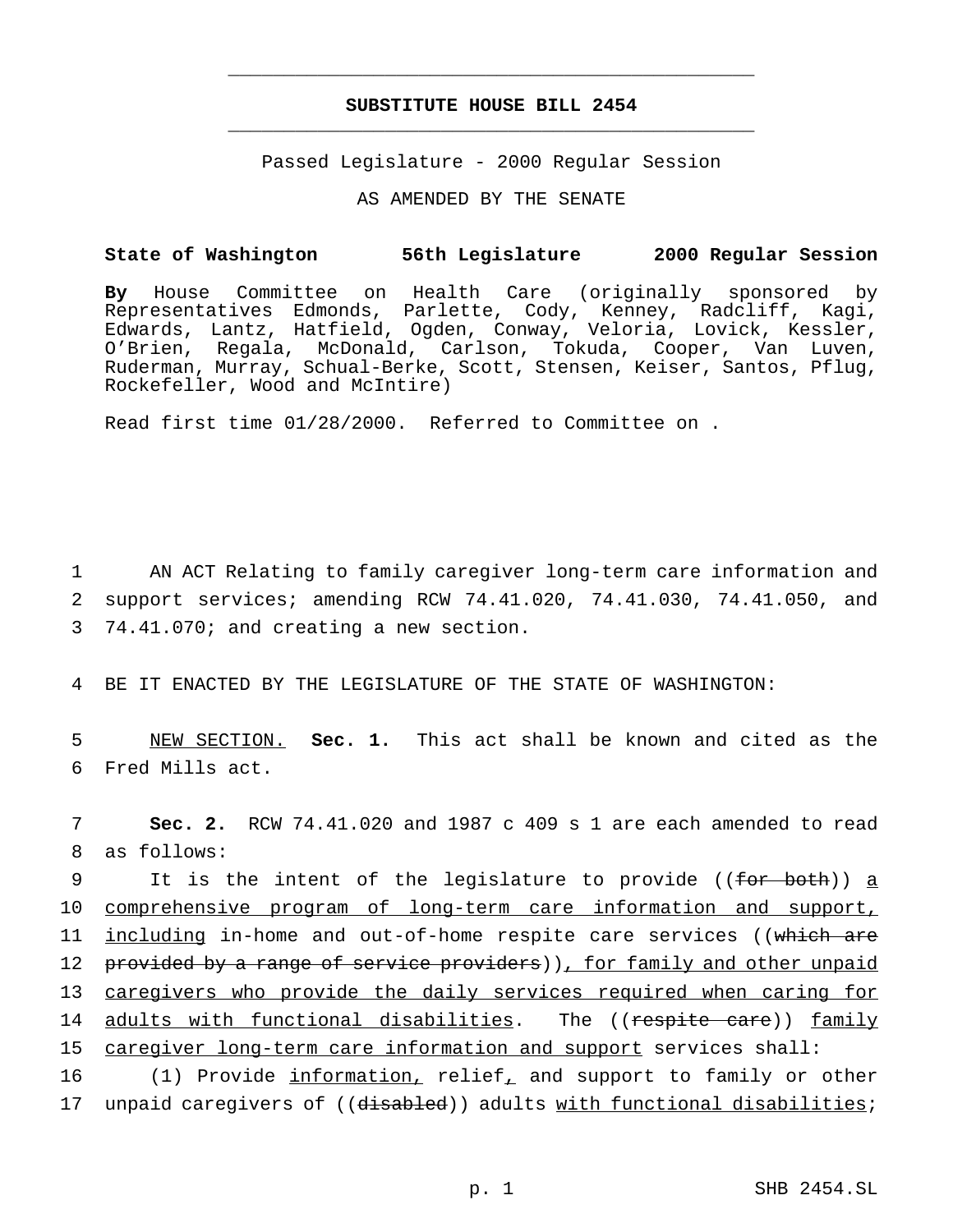(2) Encourage family and other nonpaid individuals to provide care 2 for ((disabled)) adults with functional disabilities at home, and thus 3 offer a viable alternative to ((institutionalization)) placement in a long-term care facility;

 (3) Ensure that respite care is made generally available on a sliding-fee basis to eligible participants in the program according to priorities established by the department;

 (4) Be provided in the least restrictive setting available 9 consistent with the individually assessed needs of the ((functionally 10 disabled)) adults with functional disabilities; ((and))

 (5) Include services appropriate to the needs of persons caring for 12 individuals with dementing illnesses; and

 (6) Provide unpaid family and other unpaid caregivers with services 14 that enable them to make informed decisions about current and future care plans, solve day-to-day caregiving problems, learn essential caregiving skills, and locate services that may strengthen their 17 capacity to provide care.

 **Sec. 3.** RCW 74.41.030 and 1987 c 409 s 2 are each amended to read as follows:

 Unless the context clearly indicates otherwise, the definitions in this section apply throughout this chapter.

22 (1) <u>"Family caregiver long-term care information and support</u> services" means providing long-term care information and support 24 services to unpaid family and other unpaid caregivers of adults with functional disabilities, including but not limited to providing: (a) Information about available public and private long-term care support 27 services; (b) assistance in gaining access to an array of appropriate 28 long-term care family caregiver services; (c) promotion and implementation of support groups; (d) caregiver training to assist the nonpaid caregivers in making decisions and solving challenges relating 31 to their caregiving roles; (e) respite care services; and (f) additional supportive long-term care services that may include but not be limited to translating/interpreter services, specialized transportation, coordination of health care services, help purchasing 35 needed supplies, durable goods, or equipment, and other forms of information and support necessary to maintain the unpaid caregiving activity.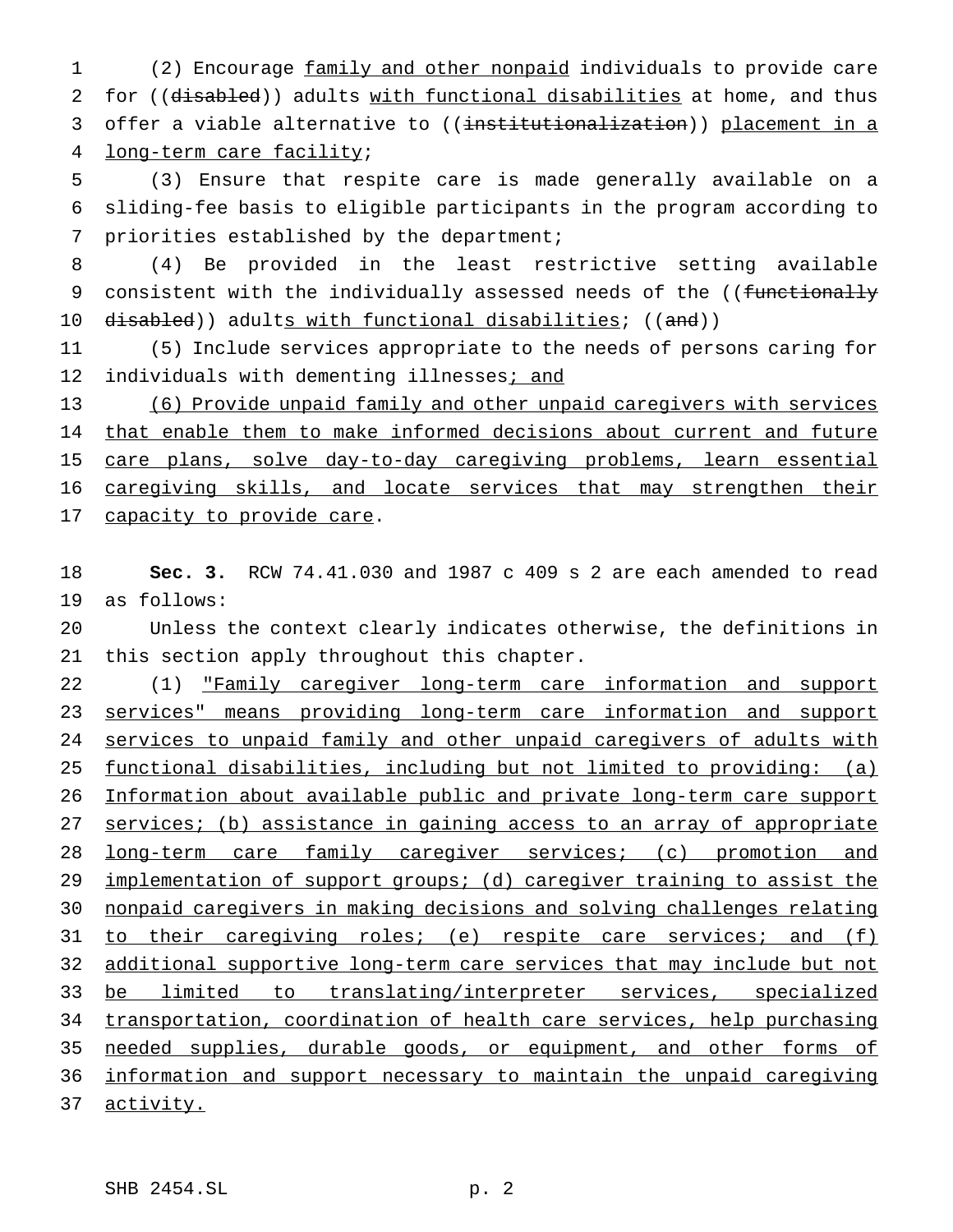1 (2) "Respite care services" means relief care for families or other 2 caregivers of ((disabled)) adults with functional disabilities, 3 eligibility for which shall be determined by the department by rule. 4 The services provide temporary care or supervision of ((disabled)) 5 adults with functional disabilities in substitution for the caregiver. 6 The term includes ((social)) adult day ((care)) services.

7 (((2)) (3) "Eligible participant for family caregiver long-term 8 care information and support services" means an adult  $((a+))$  who needs 9 substantially continuous care or supervision by reason of his or her 10 functional disability((, and (b) who is assessed as requiring 11 institutionalization in the absence of a caregiver assisted by home and 12 community support services, including respite care)) and may be at risk 13 of placement into a long-term care facility.

14 (4) "Eligible participant for respite care services" means an adult 15 who needs substantially continuous care or supervision by reason of his 16 or her functional disability and is also assessed as requiring 17 placement into a long-term care facility in the absence of an unpaid 18 family or other unpaid caregiver.

19  $((+3))$  (5) "Unpaid caregiver" means a spouse, relative, or friend 20 who has primary responsibility for the care of ((a functionally 21 disabled adult,)) an adult with a functional disability and who does 22 not receive financial compensation for the care( $($ , and who is assessed 23 as being at risk of placing the eligible participant in a long-term 24 care facility if respite care is not available)). To be eligible for 25 respite care and for family caregiver support services, the caregiver 26 is considered the client.

27 (((4) "Institutionalization" means placement in a long-term care 28 <del>facility.</del>

 $(5)$  (6) "((Social)) Adult day ((care)) services" means nonmedical services to persons who live with their families, cannot be left unsupervised, and are at risk of being placed in a twenty-four-hour care facility if their families do not receive some relief from constant care.

34 ( $(\overline{6})$ ) (7) "Department" means the department of social and health 35 services.

36 **Sec. 4.** RCW 74.41.050 and 1989 c 427 s 8 are each amended to read 37 as follows: